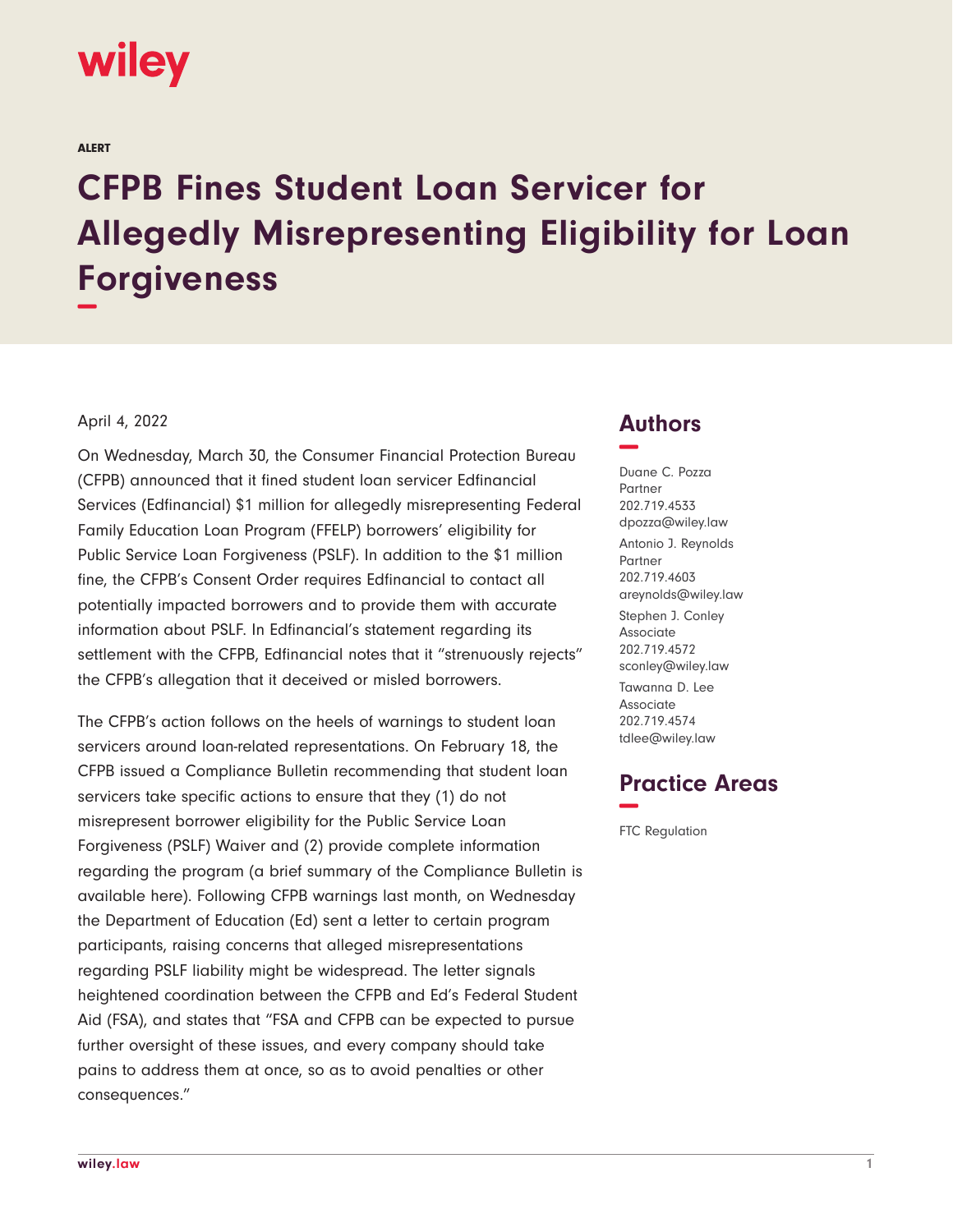#### **FFELP and the Limited PSLF Waiver**

In 2008, President George W. Bush signed the PSLF program into law to provide student loan relief and cancellation for borrowers working in public-service jobs, including the armed forces, and federal, state, local, and tribal governments. Specifically, the PSLF is a benefit program which allows federal borrowers to earn loan forgiveness following 10 years of public service. To be eligible for PSLF, borrowers with FFELP loans, older federally backed loans that were originally funded by private companies, are required to convert those loans into Direct Loans.

In October 2021 Ed and FSA announced a limited PSLF waiver in an attempt to provide relief to FFELP borrowers during the COVID-19 pandemic. Pursuant to the waiver, any past federal student loan payment by a borrower working in public service can count towards PSLF, regardless of payment plan, loan type, and whether past payments were timely. For borrowers to take advantage of the limited waiver, however, they must consolidate their loans, file a PSLF application, or both, before October 31, 2022.

## **The Edfinancial Consent Order**

In the Consent Order, the CFPB concluded that Edfinancial violated the Consumer Financial Protection Act (CFPA), which prohibits regulated entities from engaging in abusive, deceptive, and unfair acts or practices. Specifically, the CFPB alleges that Edfinancial marketed itself as "providing expert help to borrowers in navigating complex student-loan-repayment options" where its customer service representatives "regularly field questions from FFELP borrowers about PSLF and other types of loan-forgiveness programs," and that FFELP borrowers reasonably relied on Edfinancial to provide "clear and accurate information" about their eligibility for FFELP.

The CFPB alleges, however, that Edfinancial made five types of deceptive statements to borrowers, in violation of the CFPA –

- **Claim 1:** Edfinancial told FFELP borrowers that they could not qualify for PSLF, and that Edfinancial customer representatives "often did not provide any information about how to become eligible for PSLF when borrowers inquired about the program or mentioned that they worked in a job that was likely a qualifying public-service job."
- **Claim 2:** Edfinancial incorrectly stated that FFELP borrowers could not consolidate their loans into Direct loans.
- Claim 3: Edfinancial misrepresented to FFELP borrowers that they were making payments to PSLF before they consolidated their Direct Loans. However, "borrowers with FFELP loans could not make qualifying payments toward PSLF unless and until they consolidated their loans into Direct Loans."
- Claim 4: Edfinancial incorrectly stated that certain jobs, such as certain non-profit occupations, did not qualify for PSLF.
- **Claim 5:** Edfinancial misled borrowers by describing forgiveness programs for FFELP loans but failing to mention that borrowers could be eligible for PSLF if they consolidated into Direct Loans.